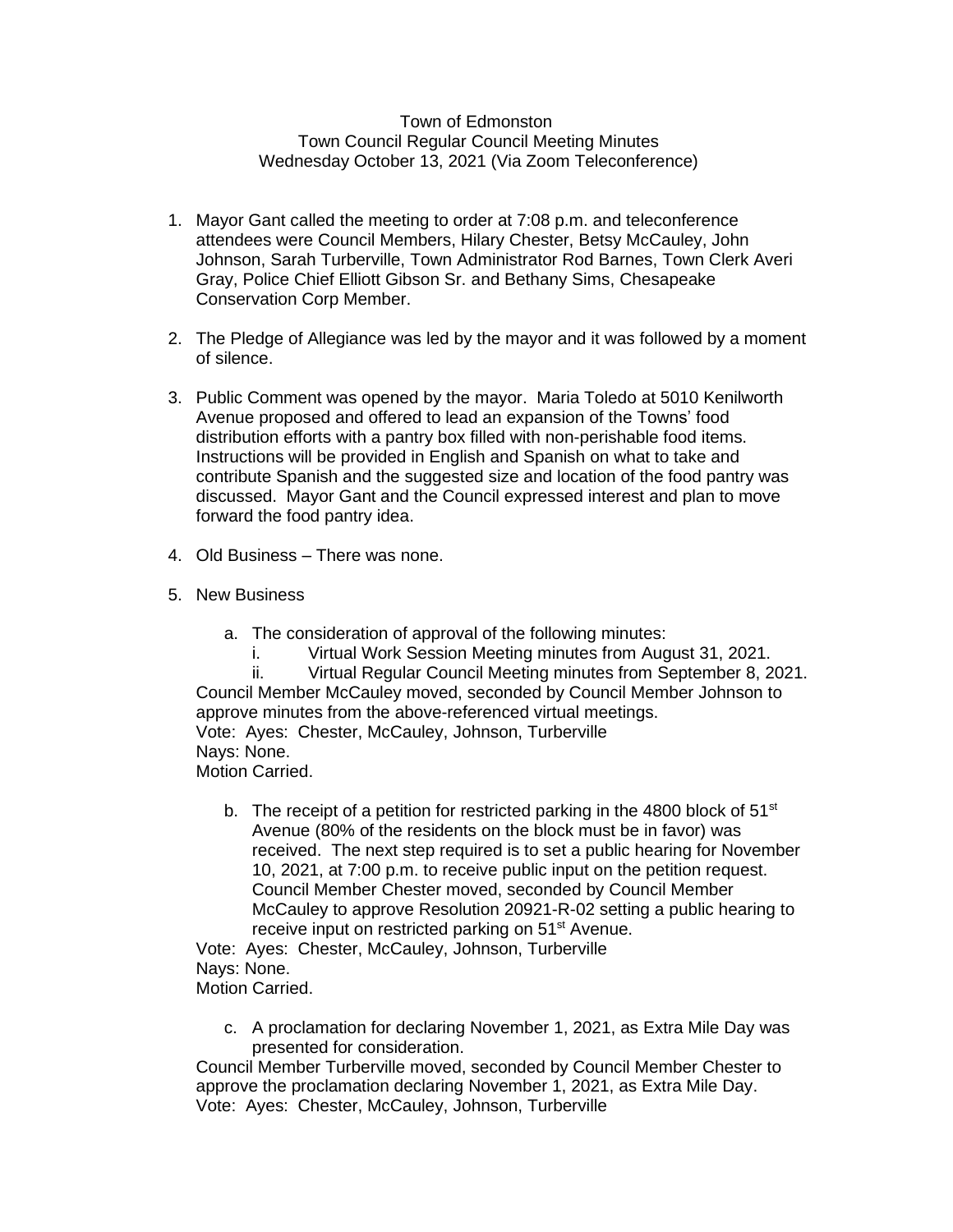Nays: None. Motion Carried.

d. .The consideration of Resolution 2021-R-01 of support to the Maryland Department of Housing and Community Development for the Town's 2022 Edmonston Beautiful grant application. Administrator Barnes indicated that this is Town's  $4<sup>th</sup>$  time applying for this grant. Council Member McCauley moved, seconded by Council Member Turberville to

approve support of the grant application.

Vote: Ayes: Chester, McCauley, Johnson, Turberville Nays: None.

- Motion Carried.
	- e. The consideration of setting a date for End Time Harvest Ministries to conduct virtual webinar for Edmonston residents explaining the rain check rebate program was presented for discussion. A 30-minute presentation is proposed by Rev. Gayle Addison in early November with Q&A following. The event will be scheduled in November.
- 6. Police Department Report (Police and Code Enforcement) Police Chief Gibson indicated there were 4 crimes reported in October: 2 autos stolen from repair shops and 2 thefts from autos including a theft from a car at the Go Kart track parking lot. Under code, inspections continue, and a fence build was stopped due to height violations. Sergeant Young is handling code issues while Eric Beale is in training. The Police Dept. has increased impounding due to a surplus of cars parked long periods on 51<sup>st</sup> Place. The Police Department encourages residents to report parking problems they encounter. Chief Gibson reminded Council about the Domestic Violence Assembly on 10/14. Resident Maria Toledo offered translation help for the event which Chief Gibson graciously accepted.
- 7. Town Administrator Report (General Government and Public Works) Rod Barnes shared that resident Glenn Lawrence celebrated his 91<sup>st</sup> birthday last Saturday. Operations Art interactive mini art gallery opening took place at Veterans Park 10/9. Art display will change periodically. Dumpster Day is Saturday 10/16 and Mr. Johnson has agreed to supervise the event. The Town is partnering with Victory Grace Church on Turkey basket giveaways. The Town Green Team will meet next Wednesday with Maggie Pooley as the coordinator and Bethany Sims/Chesapeake Corp Member will introduce her draft of a pesticide policy plan. Bethany will also participate in Trunk or Treat creating a display about spiders and the Oct  $30<sup>th</sup>$  tree planting event as part of the County's Growing Green with Pride along with Defensores de la Cuenca. The staff is working with the Police Department on which street lines need repainting at some intersections around the Town. The social media campaign is underway with printed surveys included with newsletters and emails with links to it as well. This work will continue over the next six months.
- 8. Council Dialogue

Council Member Turberville suggested collecting contact information when residents get parking permits but make it known to expect communication from the Town. She also asked if artwork can be added to areas of fencing on the Buchanan Street empty lot.